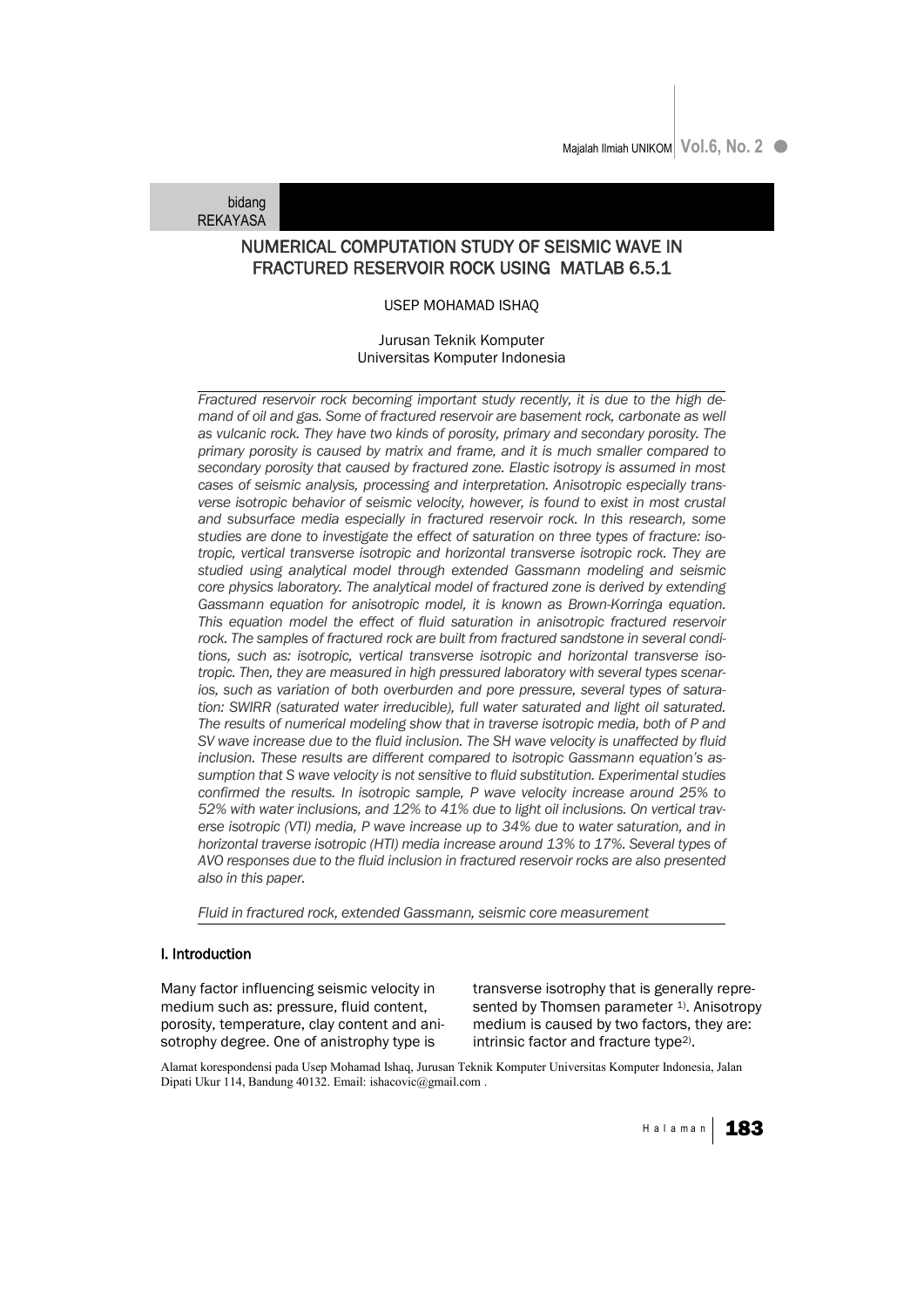Assumption that reservoir rock has isotropic character is no longer adequate in geophysics data that requires high accuracy. Almost of crustal rocks have anisotrophic character. The anisotrophy causes some mistakes in geophysics data such as: mistake analysis of AVO, mistake in reservoir elastic constant determination like poisson ratio, bulk modulus, shear modulus, and it cause some difficulties in NMO analysis that is known as " hockey stick effect 3), furthermore it causes splitting phenomenon or birefringence in S wave. Due to transverse isotrophy fracture is also anisotrophy case study, splitting phenomenon is studied intensively in this paper also. Studying existence of fracture in reservoir plays important role in reservoir productivity and horizontal well drilling design.

In this paper, we model seismic wave propagation parameter and elastic constant of fracture through Brown-Korringa equation 4) that is the extended version of Gassmann equation. Then, we measured the seismic wave parameter through the real core sample data in fractured condition.

Generally in the anisotrophic fractured rock, the seismic wave is depend on the incident angle. The existence of fluid in both vertical transverse isotrophy (VTI) fracture and horizontal transverse isotrophy (HTI) fracture affects velocity increasing. This velocity increasing is equivalent linearly with fluid content of fracture. In isotropic transverse fracture, this increase is caused by increasing  $C_{33}$  component when the fracture is fluid saturated. In TI medium, the attendance of fluid raises SV (Shear-Vertical) wave. Theoretically, this fluid affected velocity is caused by the sensitivity of Thomsen parameter e to the fluid saturation. While S horizontal(SH) wave velocity is not affected by fluid saturation, it is because  $C_{55}$  stiffness component is not sensitive to the fluid content. The behavior of S wave in anisotrophy fracture are different with one in isotrophy case study. Change of S wave velocity be-

Halaman 184

cause attendance of fluid saturant do not happened in isotrophic case, and it can not be explained by Gassmann equation, therefore the extended of Gassmann equation should be exercised through Brown-Korringa equation<sup>4)</sup>.

#### BASIC THEORY

Relationship between stress tensor and strain tensor in general, according to Hooke's law can be written as (1).

$$
\sigma_{_{ij}}=C_{_{ijkl}}\epsilon_{_{kl}}
$$

Where  $\sigma_{ii}$  denotes stress tensor,  $C_{iikl}$ denotes stiffness tensor and ε denotes strain tensor. In the case transverse isotrophic fracture, the stiffness tensor is expressed by equation (1) for vertical transverse isotrophy (VTI) and equation (2) for horizontal traverse isotrophy (HTI).

$$
C = \begin{pmatrix}\nC_{11} & (C_{11} - 2C_{66}) & C_{13} & 0 & 0 & 0 \\
C_{11} & C_{12} & C_{13} & 0 & 0 & 0 \\
C_{13} & C_{13} & C_{33} & 0 & 0 & 0 \\
0 & 0 & 0 & C_{55} & 0 & 0 \\
0 & 0 & 0 & 0 & C_{55} & 0\n\end{pmatrix}
$$
\n
$$
C = \begin{pmatrix}\nC_{11} & C_{13} & C_{13} & 0 & 0 & 0 \\
C_{13} & C_{33} & C_{33} - 2C_{44} & 0 & 0 & 0 \\
C_{13} & C_{33} - 2C_{44} & C_{33} & 0 & 0 & 0 \\
0 & 0 & 0 & C_{44} & 0 & 0 \\
0 & 0 & 0 & 0 & C_{55} & 0 \\
0 & 0 & 0 & 0 & 0 & C_{55} & 0 \\
0 & 0 & 0 & 0 & 0 & C_{55} & 0 \\
0 & 0 & 0 & 0 & 0 & 0 & C_{55}\n\end{pmatrix}
$$

(3)

Brown dan Korringa 4) have conducted an extension of Gassmann theory for fluid substitution in anisotrophy case, the stiffness tensor of the extension o Gassmann for anisothrophic in saturated condition (fluid inclusion) 5) is expressed by equation (4)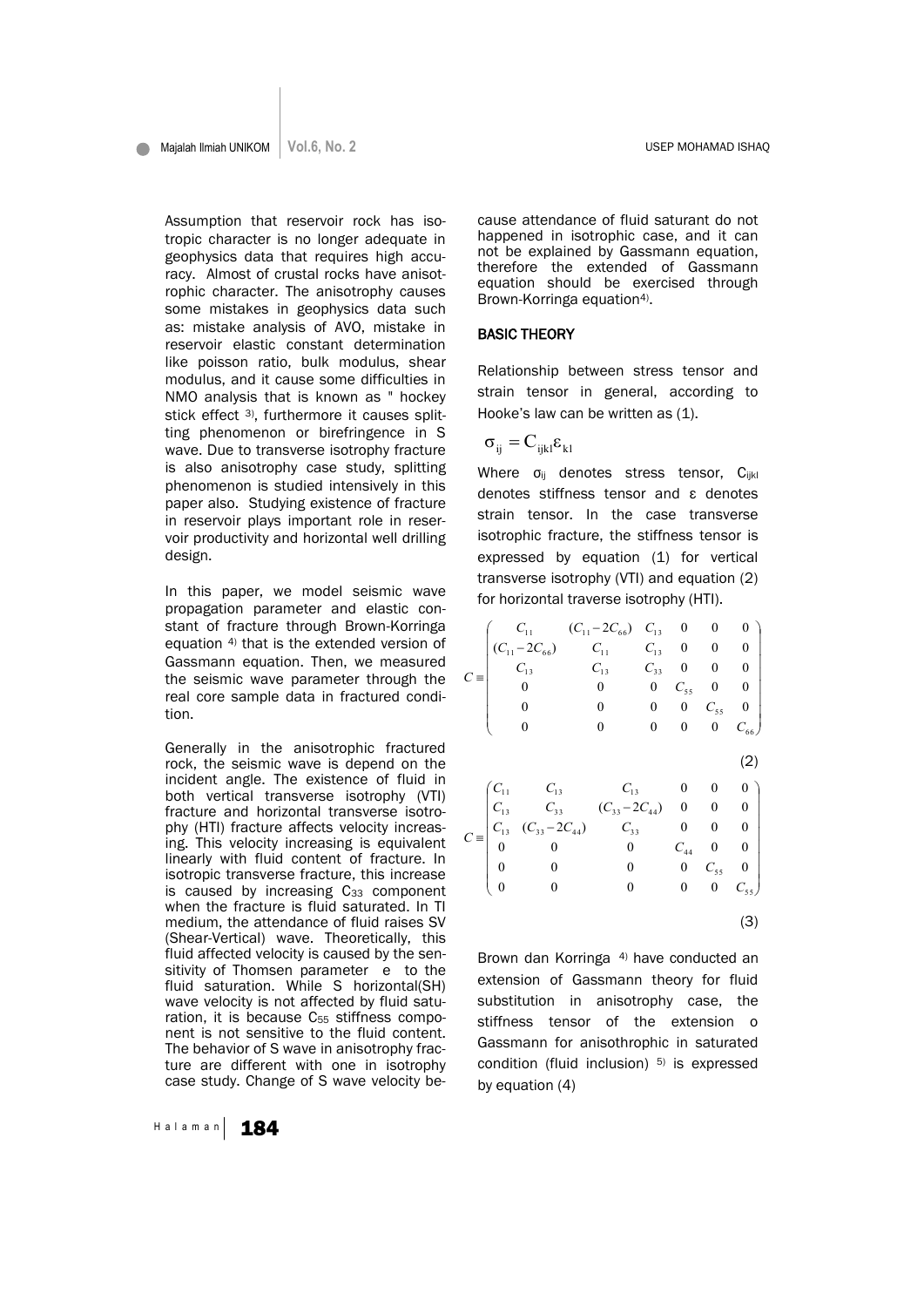(9)

 $(12)$ 

$$
C_{ij}^{sat} = \begin{pmatrix} \frac{1}{C_{11}} - \frac{a^2}{\zeta} & \frac{1}{C_{12}} - \frac{ab}{\zeta} & \frac{1}{C_{13}} - \frac{ab}{\zeta} & 0 & 0 & 0\\ \frac{1}{C_{11}} - \frac{ab}{\zeta} & \frac{1}{C_{12}} - \frac{a^2}{\zeta} & \frac{1}{C_{13}} - \frac{ab}{\zeta} & 0 & 0 & 0\\ \frac{1}{C_{12}} - \frac{ab}{\zeta} & \frac{1}{C_{12}} - \frac{ab}{\zeta} & \frac{1}{C_{13}} - \frac{ab}{\zeta} & 0 & 0 & 0\\ \frac{1}{C_{13}} - \frac{ab}{\zeta} & \frac{1}{C_{13}} - \frac{ab}{\zeta} & \frac{1}{C_{33}} - \frac{b^2}{\zeta} & 0 & 0 & 0\\ 0 & 0 & 0 & 0 & C_{55} & 0\\ 0 & 0 & 0 & 0 & 0 & C_{66} \end{pmatrix}
$$

4)

Where a, b  
\n
$$
a = \left(\frac{1}{C_{11}} + \frac{1}{C_{12}} + \frac{1}{C_{13}}\right) - \frac{1}{3K_o}
$$
 and  
\n
$$
b = \left(\frac{2}{C_{13}} + \frac{1}{C_{33}}\right) - \frac{1}{3K_o}
$$
  
\n
$$
\zeta = \left(\frac{1}{K_{\text{dry}}} - \frac{1}{K_o}\right) + \left(\frac{1}{K_f} - \frac{1}{K_o}\right)\phi
$$
  
\n
$$
a = \left(\frac{1}{C_{11}} + \frac{1}{C_{11} - 2C_{66}} + \frac{1}{C_{13}}\right) - \frac{1}{3K_o}
$$

In the case of transverse isotrophy medium, a and b can  
\n
$$
b = (\frac{2}{C_{13}} + \frac{1}{C_{33}}) - \frac{1}{3K_o}
$$
 be expressed as following:

The existence of fluid in fracture influences compliance or stiffness value, it directly causes change of seismic wave velocity and Thomsen parameter as following 1):

$$
\mathbf{v}_{\mathrm{p}}^{\mathrm{sat}}(\theta) = \alpha_{0}^{\mathrm{sat}} \sqrt{\left[1 + \varepsilon^{\mathrm{sat}} \cdot \sin^{2} \theta + \mathbf{D}^{\mathrm{sat}}(\theta)\right]}
$$

$$
v_{\mathrm{sh}}^{\mathrm{sat}}(\theta) = \beta_{0}^{\mathrm{sat}} \sqrt{\left[1 + 2\gamma^{\mathrm{sat}} \cdot \sin^{2} \theta\right]} = \beta_{0}^{\mathrm{sat}} \sqrt{\left[1 + 2\gamma \cdot \sin^{2} \theta\right]} = v_{\mathrm{sh}}(\theta)
$$

$$
\alpha_0^\text{sat} = \sqrt{\frac{C_{33}^\text{sat}}{\rho}} \quad \ \beta_0^\text{sat} = \sqrt{\frac{C_{55}^\text{sat}}{\rho}}
$$

$$
D^{*_{att}} = \frac{1}{2} \left( 1 - \left( \frac{\beta_0^{i_{att}}}{\alpha_0^{i_{att}}} \right)^2 \right) \cdot \left\{ 1 + \frac{4\delta^{*_{att}}}{\left( 1 - \left( \frac{\beta_0^{i_{att}}}{\alpha_0^{i_{att}}} \right)^2 \right)^2} \sin^2 \theta \cdot \cos^2 \theta + \frac{4 \left( 1 - \left( \frac{\beta_0^{i_{att}}}{\alpha_0^{i_{att}}} \right)^2 + \varepsilon^{i_{att}} \right) \varepsilon^{i_{att}}}{\left( 1 - \left( \frac{\beta_0^{i_{att}}}{\alpha_0^{i_{att}}} \right)^2 \right)^2} \sin^4 \theta \right\}^{1/2} - 1 \right\}
$$

where

sat index shows saturated condition. As seen in above equation, the existence of fluid in fractured medium only affects in P wave velocity and SV wave velocity, and it do not affect in SH wave velocity. Furthermore, compliance and stiffness tensor in transverse isotrophy and fluid saturated is stated as following

$$
\varepsilon^{sat} = \frac{C_{11}^{sat} - C_{33}^{sat}}{2C_{33}^{sat}}
$$
 (10)

$$
\gamma^{sat} = \frac{C_{66}^{sat} - C_{55}^{sat}}{2C_{55}^{sat}} = \frac{C_{66} - C_{55}}{2C_{55}} = \gamma
$$
\n(11)

$$
\delta^{s\alpha\alpha} = \frac{1}{2C_{33}^{s\alpha\alpha^2}} \Big[ 2(C_{13}^{s\alpha\alpha} + C_{55})^2 - (C_{33}^{s\alpha\alpha} - C_{55}) (C_{11}^{s\alpha\alpha} + C_{33}^{s\alpha\alpha} - 2C_{55}) \Big]
$$

and,

$$
C_{11}^{sat} = \frac{1}{\frac{1}{C_{11}} - \frac{a^2}{\zeta}} \qquad C_{13}^{sat} = \frac{1}{\frac{1}{C_{13}} - \frac{ab}{\zeta}}
$$

$$
C_{33}^{sat} = \frac{1}{\frac{1}{C_{33}} - \frac{b^2}{\zeta}}
$$

 $C_{11}$ ,  $C_{13}$ ,  $C_{33}$ ,  $C_{55}$ ,  $C_{66}$  are expressed as following

$$
C_{33} = \rho \cdot \alpha_o^2
$$
  
\n
$$
C_{55} = \rho \cdot \beta_o^2
$$
  
\n
$$
C_{11} = (2\varepsilon + 1)C_{33}
$$
 
$$
C_{66} = (2\gamma + 1)C_{55}
$$
  
\n(14)

Where d\*®

$$
C_{13} = -C_{55} + \sqrt{C_{55}^2 + \frac{1}{2} \left[ 2\delta^{\ast} C_{33}^2 - 2C_{55}^2 + (C_{33} - C_{55})(C_{11} + C_{33} - 2C_{55}) \right]}
$$

H a l a m a n | 185